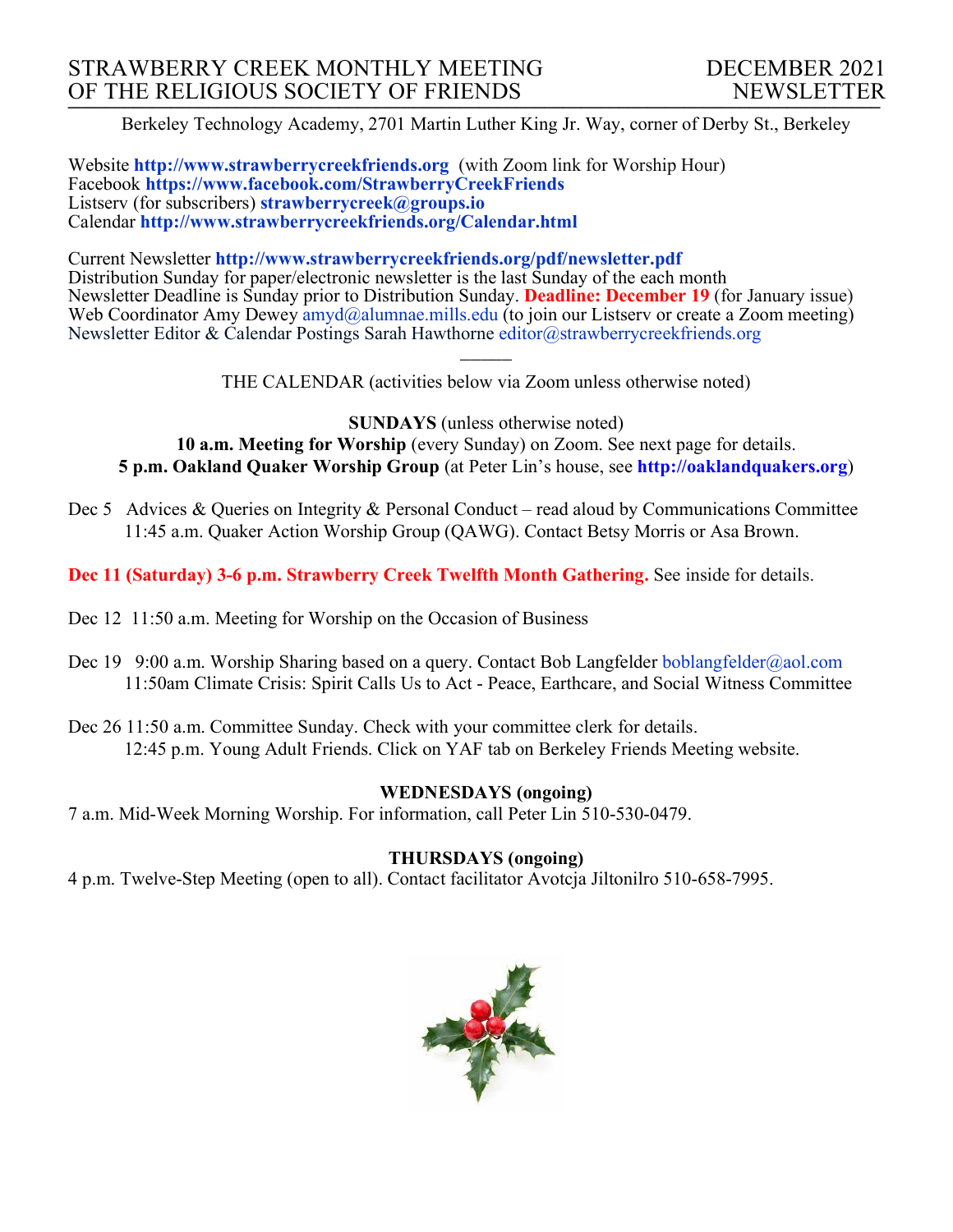# **Strawberry Creek Sunday Worship (Zoom)**

We meet for worship at 10am Sunday mornings via Zoom; link posted on SCMM home webpage **http://www.strawberrycreekfriends.org** The "Virtual Meeting Room" opens earlier at 9:30am. Our worship closes at 11am, followed by holding in the light those in need, announcements, and social time to share. Newcomers are invited to sign the Guest Book on our website homepage.

### **Oakland Quaker Worship Group - Sundays**

Sundays at 5pm the Oakland Quakers meet in person at the home of Peter Lin. Contact Peter or go to their website **http://oaklandquakers.org**

### **Berkeley Friends Meeting (BFM)**

The Zoom link for Sunday worship may be found online. **http://www.berkeleyfriendsmeeting.org**

### **Quaker Center Morning Worship (Zoom)**

Every morning (7:30-8am) Quaker Center Ben Lomond offers worship and once a week it offers worship sharing (Wed at 10am). For these and other Quaker Center events, see **www.quakercenter.org**

### **Quaker Action Worship Group**

At 11:45am the first Sunday of each month, Quaker Action Worship Group comes together on Zoom. QAWG's mission is "To discern how our Quaker practice and tradition can more strongly and fully inform our political activism." QAWG draws from Strawberry Creek Friends Meeting, Berkeley Friends Meeting, and Berkeley Friends Church. For more information, please contact Co-Conveners Betsey Morris or Asa Brown.

### **Reparations Now in Berkeley**

On behalf of Strawberry Creek Friends Meeting, the Peace, Earthcare, and Social Witness donated \$100 to Reparations Now. Local leaders such as Josh Daniels, and Anthony Hughes/St. Paul's African Methodist Episcopalian (AME) are working "to implement true reparations for African Americans within Berkeley. The reparation payments would be funded by a special parcel tax that would be on the November 2022 ballot." As an initial step, the group is seeking "to conduct a voter poll to help us finalize details and ensure passage. We need to raise at least \$25,000 to make sure that the poll and accurate and informative." **https://www.gofundme.com/f/berkeley-reparations**



### **Twefth Month Gathering 3pm Saturday Dec 11**

On Saturday December 11 (3-6 pm) Meeting will once again come together (on Zoom) to share special and creative things that we do in the world, spend time in breakout rooms to exchange memories, then re-join as a whole for more sharing and festivities.

The Events Committee (Laura Miller, Rhea Farley and Philipa Barron) would love to hear from you if you'd like to share something creative you do. The committee is also compiling favorite recipes, so send them yours! If you have other ideas for "zoomy" festivities, please let them know.

#### **Climate Crisis: Spirit Calls Us to Act – Dec 19**

This month our third Sunday session is offered by Peace, Earthcare, and Social Witness Committee. This session will summarize where we are in the effort to restore the earth and bring the climate back in balance, and explore how we can amplify personal actions and make our corporate voice heard at a larger scale. The session continues our work on Earthcare and Racism. Remember, it's easy to feel overwhelmed as our individual actions alone may seem small, yet it's important we act.

### **Proposed Nominating Committee**

The Naming Committee (Andrea English, Paul Jolly, David Rutschman) offered their proposed slate for Nominating Committee: returning members Patricia Dienstfrey, Josh Gallup, Laura Miller, Mary White, and new members Barbara Birch, Susan Black, Janet Piggins, and Susan Strong. Barbara Birch has agreed to co-clerk the committee. Beth Wrightson will join Barbara as co-clerk through March, as needed.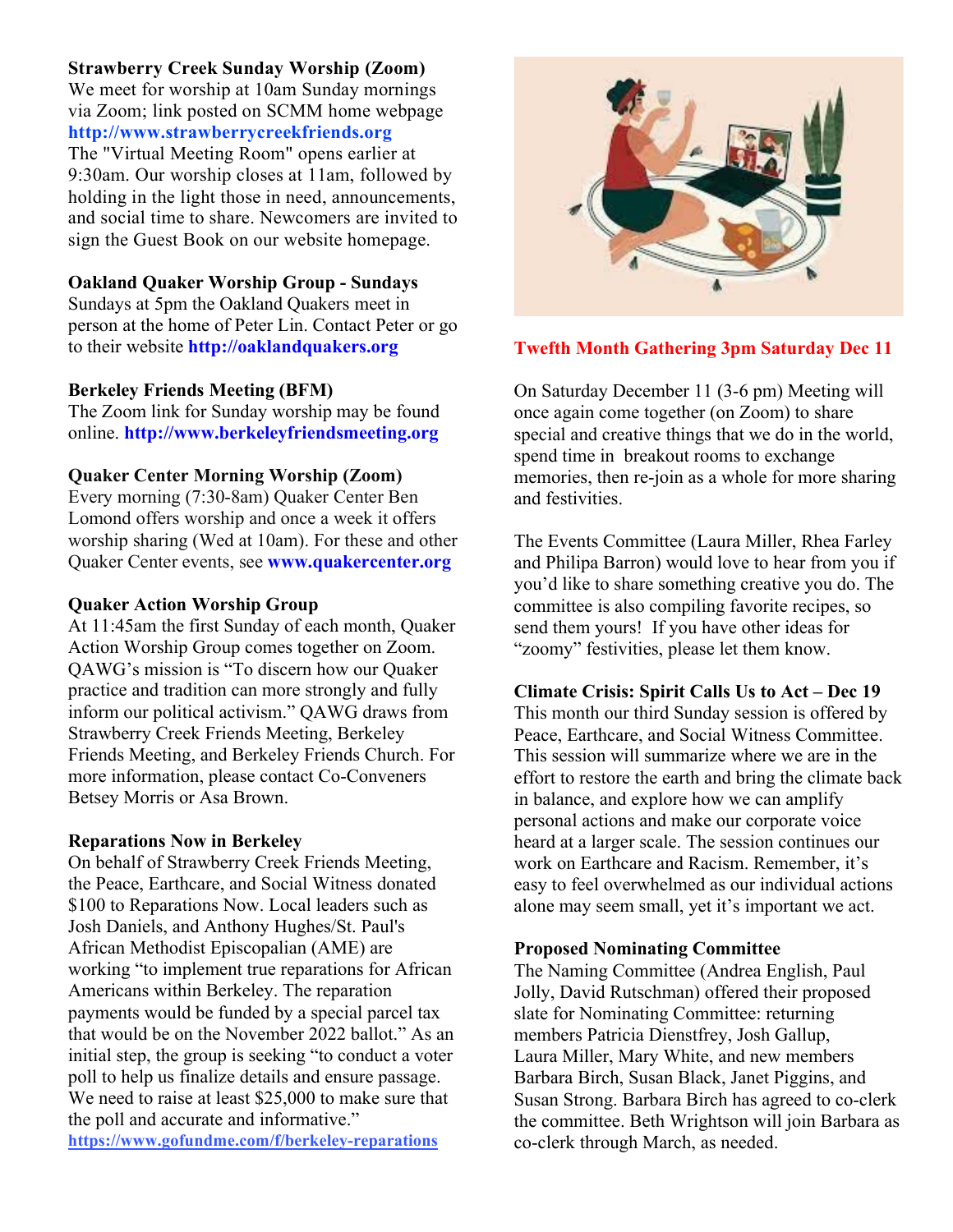### **Strawberry Creek Monthly Meeting Meeting for Worship on the Occasion of Business November 14, 2021 draft minutes** *For review and approval at November Business Meeting*

Meeting for Business opened at 11:50 a.m. with silent worship and was conducted via Zoom. Elizabeth Moses Strain clerked the meeting. 39 Friends were present.

The Alternate Clerk read the Advices and Queries on Stewardship and Vocation. We reflected on them in silent worship. The Clerk reviewed the agenda, which had been posted by the Recording Clerk to groups.io on November 12, 2021.

The Acting Recording Clerk read the minutes for the October, 2021, Meeting for Business. The minutes were approved with the following modifications:

Under Reports, in the Care of Meeting report, change "Care of the Meeting Committee (Stephen McNeil) has appointed" to "Stephen McNeil, Clerk of Care of the Meeting Committee, reported that the committee has appointed", and, Kathy Barnhart's name was added to the Clearness Committee on membership for Chris Hogness.

Under New Business, change "Peace Earthcare and Social Witness (Larry Strain) has decided" to "Larry Strain, clerk of Peace Earthcare and Social Witness, reported that the committee has decided."

**Query** - The clerk read the query: "*We are reminded to consider how our work and decisions today support SCMM in becoming an actively anti-racist faith community."*

# **Correspondence and Clerk's Business**

The Clerk shared thank you letters from Western Friend and Friends Committee on National Legislation for our annual donation of \$150 to each.

# **Old Business**

Rick Herbert read a report from the Clearness Committee for membership for Chris Hogness. Members of the committee were in unity to recommend Chris's membership to the Meeting. Stephen McNeil reported that the Care of the Meeting Committee also was in unity to recommend his membership. This item will season for a month and feedback can be given to Care of the Meeting Committee. Chris lives in eastern Washington and was a member of SCMM and Multnomah Meeting in the past. He attends Meetings on Zoom as his work life permits.

Stephen McNeil reported that Care of the Meeting Committee was in unity to lay down the membership of Heather Alden. Elizabeth Strain had a long conversation with her, and Heather is doing well and feeling very spiritually nourished in her life. Meeting approved laying down her membership, with appreciation for Heather.

Larry Strain, clerk of Peace Earthcare and Social Witness (PESW), asked that a \$100 donation for an effort to get a reparations initiative on the Berkeley November 2022 ballot could be given in the name of SCMM, rather than just in the name of Peace Earthcare and Social Witness. A group called Berkeley Reparations/Reparations Now! is trying to raise \$25,000 for this effort, but the committee was not able to find out more information about the group since the last Meeting for Business. The money will come from PESW's budget. The treasurer said that the committee could get their budget supplemented at a later date from the general fund if needed. Meeting approved the donation in the name of SCMM.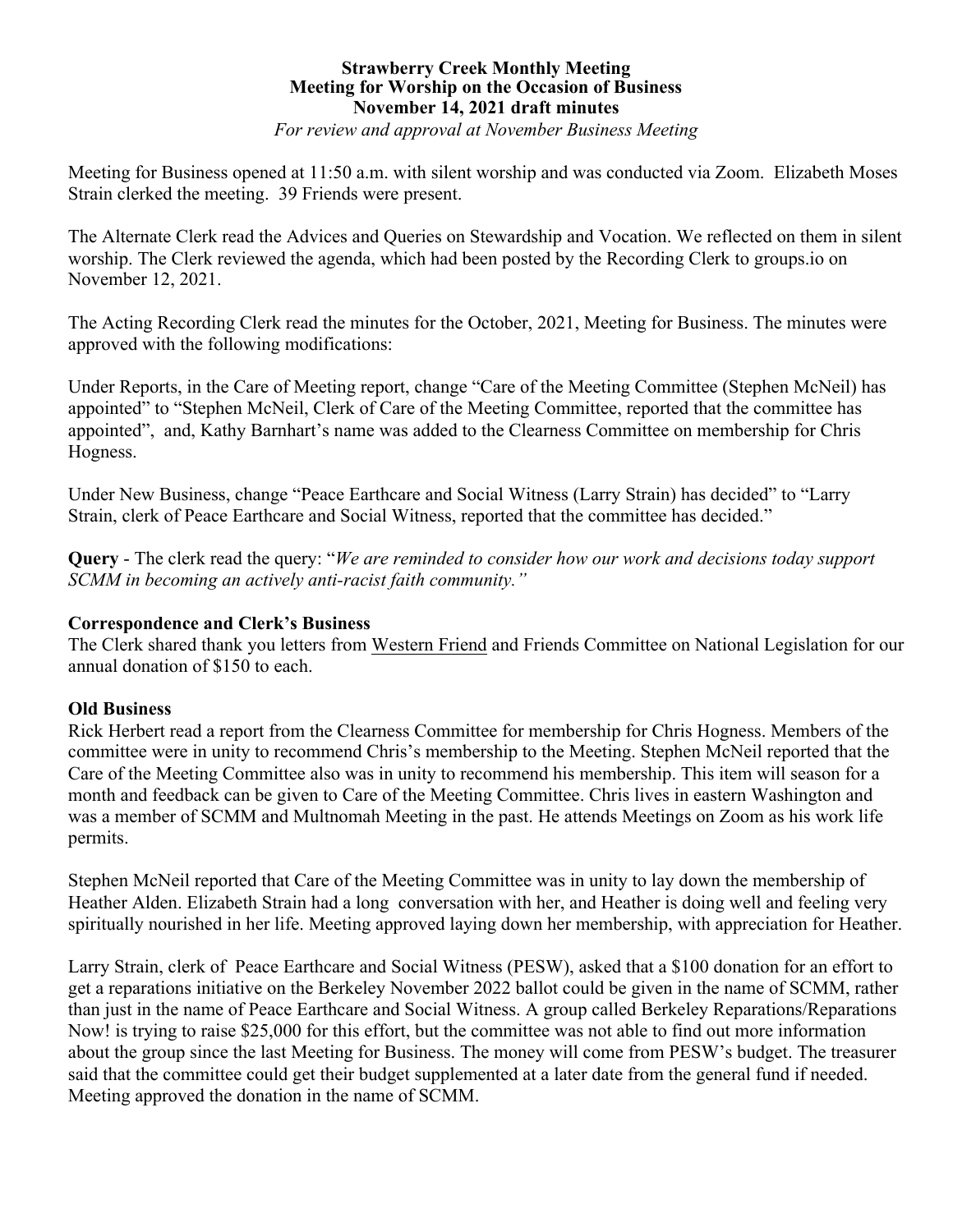# **New Business**

Richard Leath, clerk of Finance Committee, presented the initial budget for 2022. When we start having hybrid meetings, the budget may need to be modified. They will be considering raising our annual donation (currently at \$150) to 19 different groups. This is the same amount we have been donating since 2008 [earliest record found actually shows 2004]. A question was asked about whether we should continue our annual gift to Berkeley Technology Academy, even though we haven't used the site this year. We are not currently paying rent because of the pandemic, but there are other reasons that it may be appropriate to donate to the school. One Friend noted that most of the students at B-Tech are either Black or Latinx, so contributing to the school would fit with our efforts to be actively anti-racist, as our query asks us to do. Other items on the budget that we discussed were about separating PPR's line item from Worship and Ministry so it is more easily accessible. The costs and benefits for our storage space were discussed. The budget will season until next Meeting for Business, and the Finance Committee seeks guidance from members and attenders.

James Hosley from Nominating Committee brought the names of Phillipa Barron for Pacific Yearly Meeting (PacYM) representative and Ragni Larsen-Orta for PacYM observer. The terms for these positions begin in January. These nominations will season for one month. James also said that Facilities Committee needs at least four more people to serve when we re-open for in-person meetings. Interested people should contact James Hosley or Ralph Murphy, co clerks for Nominating Committee.

David Rutschman reported for the Naming Committee, which consists of David, Andrea English and Paul Jolly. Returning to the Nominating Committee will be Patricia Dientsfrey, Josh Gallup, Laura Miller, and Mary White. New members nominated are Susan Black, Janet Piggins, Susan Strong, and Barbara Birch. Barbara Birch has agreed to co-clerk the committee. Beth Wrightson will join Barbara as co-clerk through March, if needed. These names will be seasoned.

# **Reports**

Larry Strain reported that he and David Rutschman, for Peace, Earthcare, and Social Witness, attended an allfaith meeting in Berkeley of about eight churches. Since BOCA has dissolved, this is an organization that will fill some of the same roles, linking local faith congregations in a Berkeley Faith and Justice Alliance. In addition, PESW will be leading an adult education session in December on the subject of Climate and Justice.

Nancy Wilkinson, Treasurer, gave a financial report up to October 31, 2021. We have a surplus of \$3,324.71, which is unusual for us at this time of year. Contributions will still be welcome through the end of the year..

Ralph Murphy reported for Worship and Ministry. The committee is continuing to work on a plan for in-person meetings. He will report further in the December Meeting for Business.

**Query** - The Clerk invited us to contemplate the query: *"How did our work today support us in becoming an actively anti-racist faith community?"* One Friend shared that she felt our Meeting was developing stronger muscles regarding being actively anti-racist, but that we must also continue to hold environmental justice as important. Another Friend said we are "walking the talk" regarding being an "actively" anti-racist community.

# **Announcements**

\*Next Meeting for Business will be December 12th, 2021 at 11:50 a.m.

\*Our Twelfth Month Gathering on Zoom will be December 11 in the afternoon. Details will follow. \*Avotcja Jiltoniro thanked people for contributions for the people in the mountains of Puerto Rico. In addition to solar supplies or money to buy supplies, toys & gift items for children would be appreciated for the holidays.

The Meeting closed with worship at 1:40 p.m.

Respectfully submitted, Elizabeth Moses Strain, Clerk Beth Wrightson, Alternate Clerk, Kathy Barnhart, Acting Recording Clerk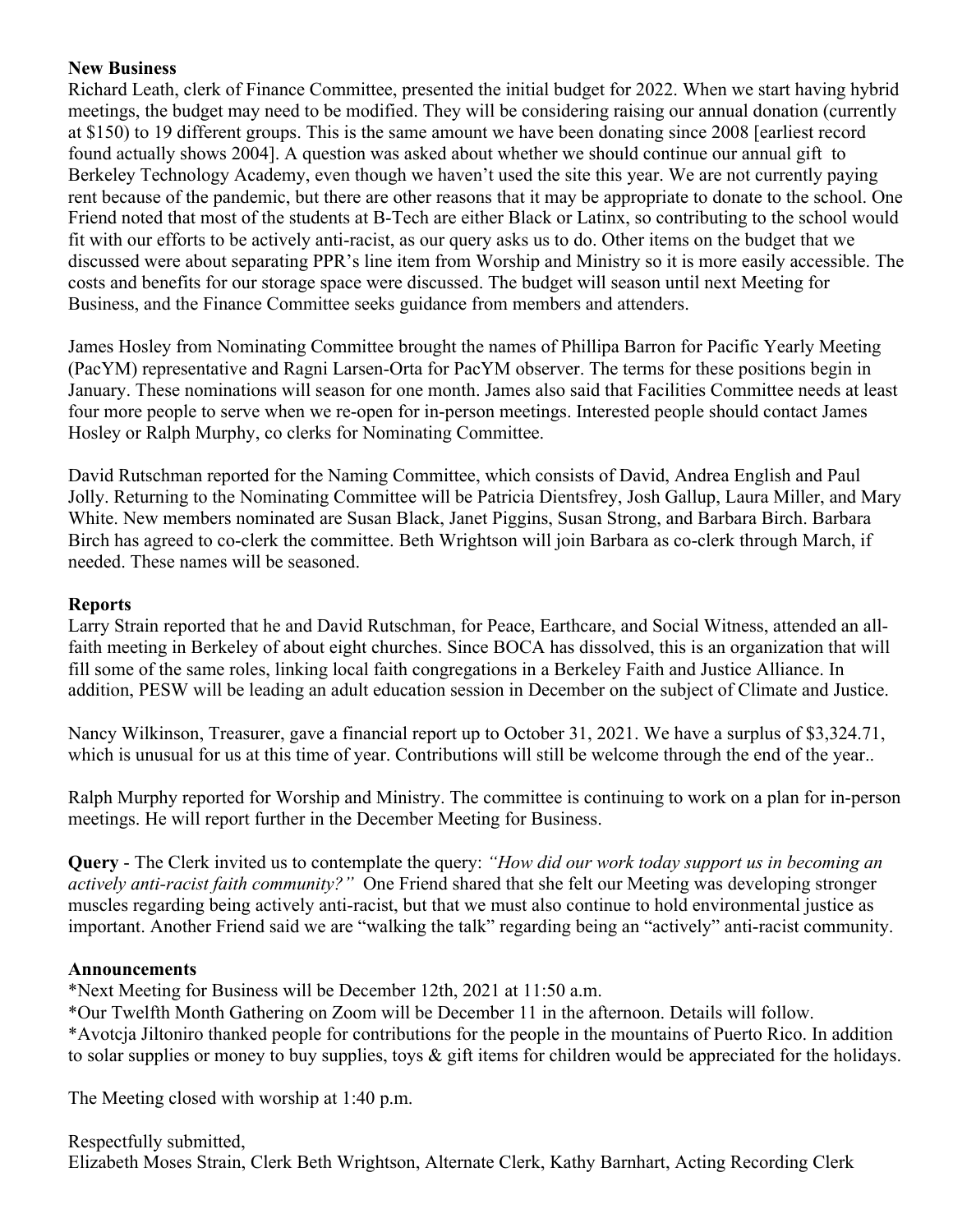# *Clearness Committee Report* **On the Membership Request of Chris Hogness**



Kathy Barnhart, Leonard Joy, Joyce Samati, Rick Herbert (convenor) met with Chris Hogness October 29, 2021 to seek clearness on his request for membership in Strawberry Creek Meeting.

After gathering in quiet worship, Chris shared from his journey bringing him to this point. He recalled he first experienced Quakers and Meeting for Worship when his Dad took him along to visit Haverford College as an 8 year old. He remembers being drawn to the quiet. Years later when recalling this experience, he chose to go to Haverford College. While there, he began attending Meeting for Worship. Chris felt that a particular benefit he gained from attending Haverford was learning the importance of not speaking until moved to speak.

Chris returned to the Bay Area to attend Medical School. While here, he lived in a couple shared households that included Quakers. Over a 5 year period he traveled in Latin America for ~11 months, which included some travel with Quaker Caesar Martinez from the Mexican Friends Service Committee as well as with David Hartsough of San Francisco Friends Meeting. It was Caesar who urged Chris to become a Quaker, saying "just do that, Hogness", when Chris was considering applying for membership.

Chris met his wife, Leesa, when both were medical students/ $\&$  then he was doing his residency. They were married at Ben Lomond Quaker Center, with several Strawberries present. Chris attended Strawberry Creek from  $1981 - 1995$ , as he was able to do so during his studies & training. He

became a member of Strawberry Creek Meeting in 1984 and later served on the Overseers committee, clerked at that time by Andrea English.

Chris and Leesa moved to Portland in 1995, where he attended & then transferred his membership to Multnomah Monthly Meeting for the 12 years they lived in Portland. During some of this period, Chris attended a small worship group that met monthly in people's homes in the vicinity. This group shared some similarities with Strawberry Creek Meeting's early days.

After Chris & his family moved in 2007 to the Methow Valley, just east of the Pacific Crest Trail in northern Washington state, Chris resigned from his membership in Multnomah Meeting. The closest Quaker Meeting was about a 3.5 to 5 hour drive each way, not a feasible option for him to participate in regularly. He has found spiritual sustenance while in Washington state through reading John Woolman's Journal & other Quaker biographies, in a retreat with Thich Nhat Hanh, in a Catholic Church's Spanish service, and a Methodist Church's Holden service.

Since attending Meetings by zoom became possible during the current pandemic, Chris has attended Multnomah Meeting a few times and Strawberry Creek Meeting more frequently when his work schedule allowed. He has appreciated finding people still active here that he remembers from the time when he previously attended Strawberry Creek, as well as many others who've become involved since. Though recognizing some limits of Meeting via zoom, Chris has found that he can experience a depth of worship in this form, too.

He has been struck by the dynamism of Meeting's grappling with several issues, including race. This past summer Chris was able to participate in several portions of Pacific Yearly Meeting's Annual Session via zoom. He feels drawn now to become more actively engaged in Strawberry Creek Meeting. Chris recognizes that members have a responsibility to regularly attend Meeting for Worship, the Meeting for Business & to serve on committees. He expects to be able to do so, as his work schedule allows. His current work load as a hospitalist is a block schedule where he may be on for four days and off for twelve or vice versa. He works about 15 days a month.